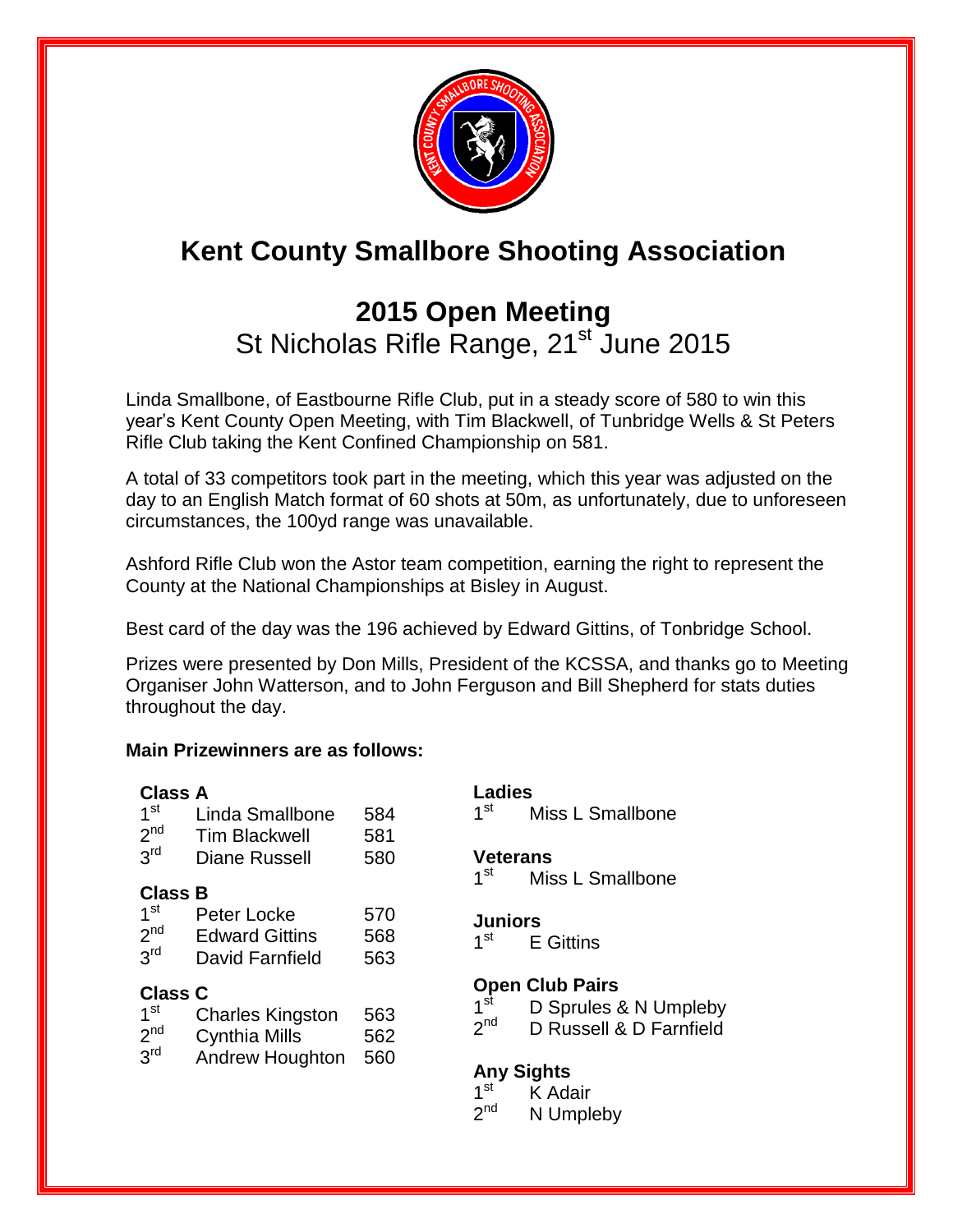## **Full Results**

| <b>Class A</b>         | 50 <sub>m</sub> |              |    |    | 50 <sub>m</sub> |    |                | Grand<br>Agg |     |
|------------------------|-----------------|--------------|----|----|-----------------|----|----------------|--------------|-----|
|                        | 1               | $\mathbf{2}$ | 3  | 4  | total           | 1  | $\overline{2}$ | total        |     |
| Linda Smallbone        | 98              | 97           | 98 | 97 | 390             | 97 | 97             | 194          | 584 |
| <b>Tim Blackwell</b>   | 97              | 97           | 97 | 96 | 387             | 98 | 96             | 194          | 581 |
| <b>Diane Russell</b>   | 98              | 97           | 99 | 94 | 388             | 96 | 96             | 192          | 580 |
| <b>Darren Sprules</b>  | 94              | 96           | 97 | 94 | 381             | 98 | 98             | 196          | 577 |
| <b>Keith Adair</b>     | 94              | 98           | 97 | 96 | 385             | 94 | 98             | 192          | 577 |
| <b>Neil Umpleby</b>    | 95              | 97           | 97 | 97 | 386             | 95 | 94             | 191          | 577 |
| <b>Darren Price</b>    | 94              | 92           | 96 | 98 | 380             | 96 | 98             | 194          | 574 |
| <b>Neal Morton</b>     | 97              | 94           | 97 | 96 | 384             | 95 | 95             | 190          | 574 |
| <b>Steve Wright</b>    | 96              | 96           | 95 | 96 | 383             | 95 | 95             | 190          | 573 |
| Alan Parkinson         | 96              | 97           | 97 | 96 | 386             | 94 | 93             | 187          | 573 |
| <b>Sallyann Bailey</b> | 90              | 96           | 93 | 98 | 377             | 94 | 99             | 193          | 570 |
| <b>Graham Freeman</b>  | 96              | 95           | 95 | 97 | 383             | 91 | 96             | 187          | 570 |
| John Livingstone       | 90              | 94           | 97 | 94 | 375             | 95 | 96             | 191          | 566 |
| <b>Malcolm Wilkes</b>  | 95              | 92           | 94 | 97 | 378             | 95 | 92             | 187          | 565 |

| <b>Class B</b>        | 50 <sub>m</sub> |                |    |    | 50 <sub>m</sub> |    |              | Grand<br>Agg |     |
|-----------------------|-----------------|----------------|----|----|-----------------|----|--------------|--------------|-----|
|                       | 1               | $\overline{2}$ | 3  | 4  | total           | -1 | $\mathbf{2}$ | total        |     |
| Peter Locke           | 96              | 96             | 96 | 94 | 382             | 95 | 93           | 188          | 570 |
| <b>Edward Gittins</b> | 93              | 93             | 99 | 97 | 382             | 95 | 91           | 186          | 568 |
| David Farnfield       | 96              | 94             | 91 | 94 | 375             | 95 | 93           | 188          | 563 |
| <b>Stan Lovett</b>    | 93              | 94             | 91 | 92 | 370             | 93 | 95           | 188          | 558 |
| Richard Bachmann 92   |                 | 96             | 90 | 91 | 369             | 94 | 94           | 188          | 557 |
| <b>Frank Cowley</b>   | 93              | 93             | 88 | 92 | 366             | 93 | 96           | 189          | 555 |
| Virginija Page        | 91              | 91             | 93 | 92 | 367             | 92 | 96           | 188          | 555 |
| Abi Rayner            | 90              | 93             | 87 | 93 | 363             | 93 | 94           | 187          | 550 |
| <b>Steve Wilby</b>    | 90              | 93             | 95 | 93 | 371             | 88 | 89           | 177          | 548 |

| <b>Class C</b>          | 50 <sub>m</sub> |                |    |    | 50 <sub>m</sub> | Grand<br>Agg |                |       |     |
|-------------------------|-----------------|----------------|----|----|-----------------|--------------|----------------|-------|-----|
|                         | 1               | $\overline{2}$ | 3  | 4  | total           | 1            | $\overline{2}$ | total |     |
| <b>Charles Kingston</b> | 98              | 95             | 97 | 90 | 380             | 91           | 92             | 183   | 563 |
| <b>Cynthia Mills</b>    | 90              | 95             | 95 | 96 | 376             | 94           | 92             | 186   | 562 |
| Andrew Houghton         | 92              | 92             | 98 | 91 | 373             | 94           | 93             | 187   | 560 |
| <b>Frank Roberts</b>    | 92              | 93             | 90 | 97 | 372             | 92           | 94             | 186   | 558 |
| <b>Billy Stannard</b>   | 95              | 91             | 94 | 95 | 375             | 91           | 92             | 183   | 558 |
| <b>Harry Martin</b>     | 93              | 91             | 97 | 93 | 374             | 91           | 88             | 179   | 553 |
| <b>Ben Hunt</b>         | 92              | 93             | 88 | 88 | 361             | 92           | 94             | 186   | 547 |
| Don Mills               | 90              | 88             | 90 | 86 | 354             | 90           | 90             | 180   | 534 |
| Amy Branson             | 87              | 87             | 91 | 86 | 351             | 93           | 89             | 182   | 533 |
| <b>Lawrence Martin</b>  | 90              | 84             | 86 | 91 | 351             | 83           | 84             | 167   | 518 |
| <b>Mike Cowley</b>      | 80              | 85             | 89 | 81 | 335             | 90           | 90             | 180   | 515 |